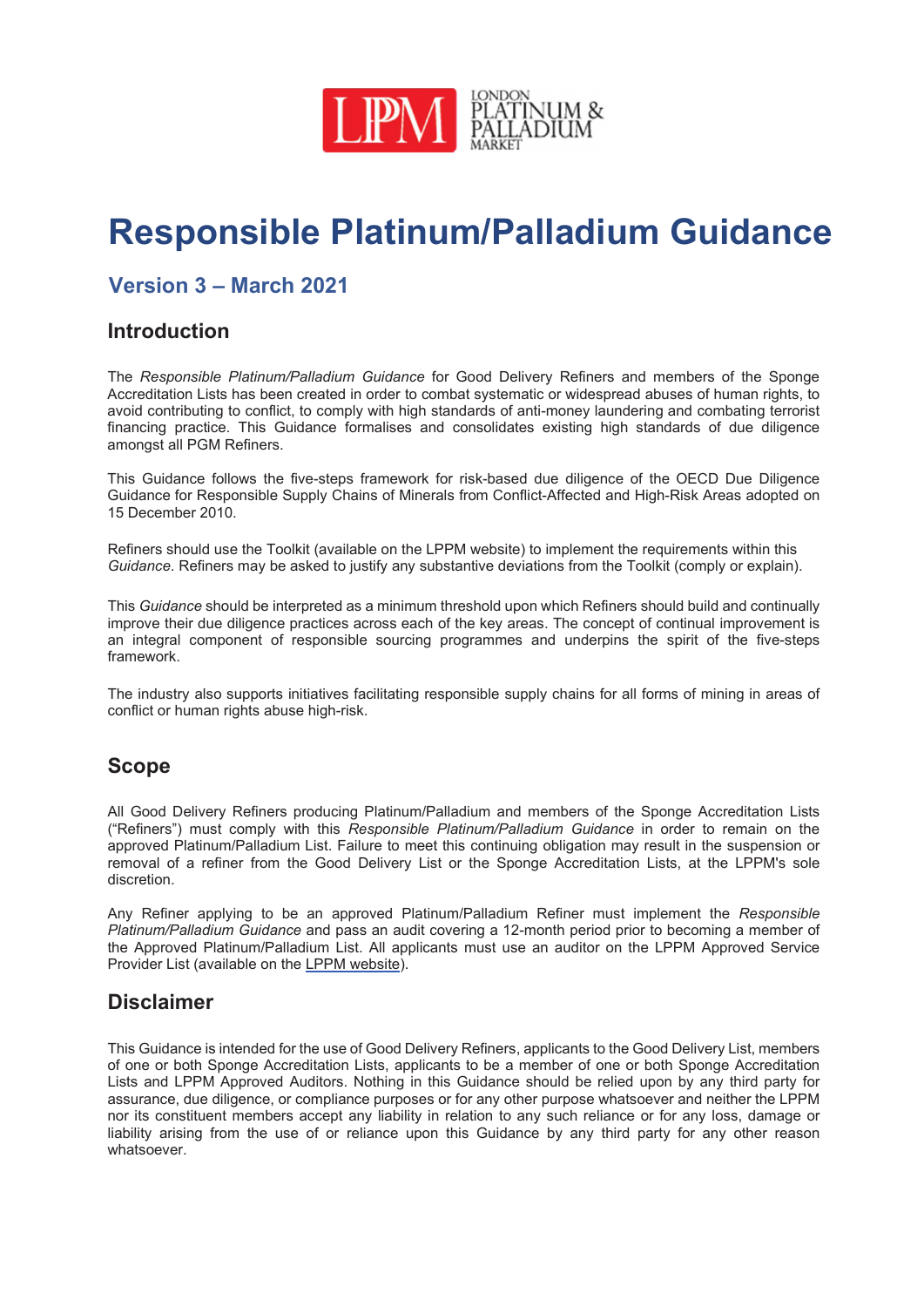### **Definitions**

AML-CFT: Anti-money laundering – combating the financing of terrorism.

Approved Auditor: auditor or assurance service provider approved by the LPPM to provide Responsible Sourcing audits to precious metal refiners and published in the LPPM's list of Approved Auditors on the LPPM's website (www.lppm.com).

Beneficial Owner: *Beneficial Owner* refers to the natural person(s) who ultimately owns or controls a customer and/or the natural person on whose behalf a transaction is being conducted. It also includes those persons who exercise ultimate effective control (over 25%) over a legal person or arrangement.

Contribution to Conflict: Contribution to armed aggression between two or more parties which leads to human rights abuses. The parties in the conflict may include government, militia, organised criminals or terrorist groups.

Country of Origin: For Mined (Primary) Platinum/Palladium that has never been previously refined, the origin is the location of the mine itself. For Recycled (Secondary) Platinum/Palladium the origin location is considered to be the country from which the Platinum/Palladium has been shipped, before being received by the Refiner.

De minimis: Refiners are required to undertake due diligence on all sources of supply of Platinum/Palladium they plan to refine, even if the quantity of these materials is small, however laboratory samples are excluded from the scope of this guidance.

Grandfathered Stocks: Platinum/Palladium (ingots, bars, coins, sponge, and grain in sealed containers) held in bullion bank vaults, central bank vaults, exchanges, and refineries, with a verifiable date prior to 1 January 2020, will not require a determination of origin. This includes stocks held by a third party on behalf of the listed entities.

Human rights: For the purpose of this *Guidance*, human rights are those defined in the International Bill of Human Rights. The Bill includes the Universal Declaration of Human Rights (1948), the International Covenant on Economic, Social and Cultural Rights (1966), the International Covenant on Civil and Political Rights (1966), as well as its two Optional Protocols.<sup>1</sup>

ISAE 3000: International Standard on Assurance Engagements ISAE 3000 Assurance Engagements other than Audits or Reviews of Historical Financial Information.

Mined Platinum/Palladium: This term means any Platinum/Palladium or Platinum/Palladium-bearing material produced by or at a mine, in any form, shape and concentration, until it is fully refined (999.5 or greater), fabricated into a Platinum/Palladium refinery product (e.g., bar, grain) and sold.

Mining By-product: This term means a by-product of mining operations or processes, such as Platinum/Palladium obtained from the mining of base metals - for example from lead, zinc, copper ore, in which Platinum/Palladium may be a trace constituent. The origin of Mining By-product Platinum/Palladium should be deemed to be the point at which trace Platinum/Palladium is first separated from its parent mineral ore. The Refiner's due diligence should ensure that false representations are not made to hide the origin of newly mined Platinum/Palladium through mining By-products*.* 

Money laundering: Money laundering is the practice of disguising the origins of illegally obtained money. Ultimately, it is the process by which the proceeds of crime are made to appear legitimate. The money involved can be generated by any number of criminal acts, including drug dealing, corruption and other

types of fraud. The methods by which money may be laundered are varied and can range in sophistication from simple to complex.

Politically exposed persons (PEPs): *Foreign PEPs* are individuals who are or have been entrusted with

<sup>&</sup>lt;sup>1</sup> UN Office of the High Commissioner on Human Rights: http://www2.ohchr.org/english/law/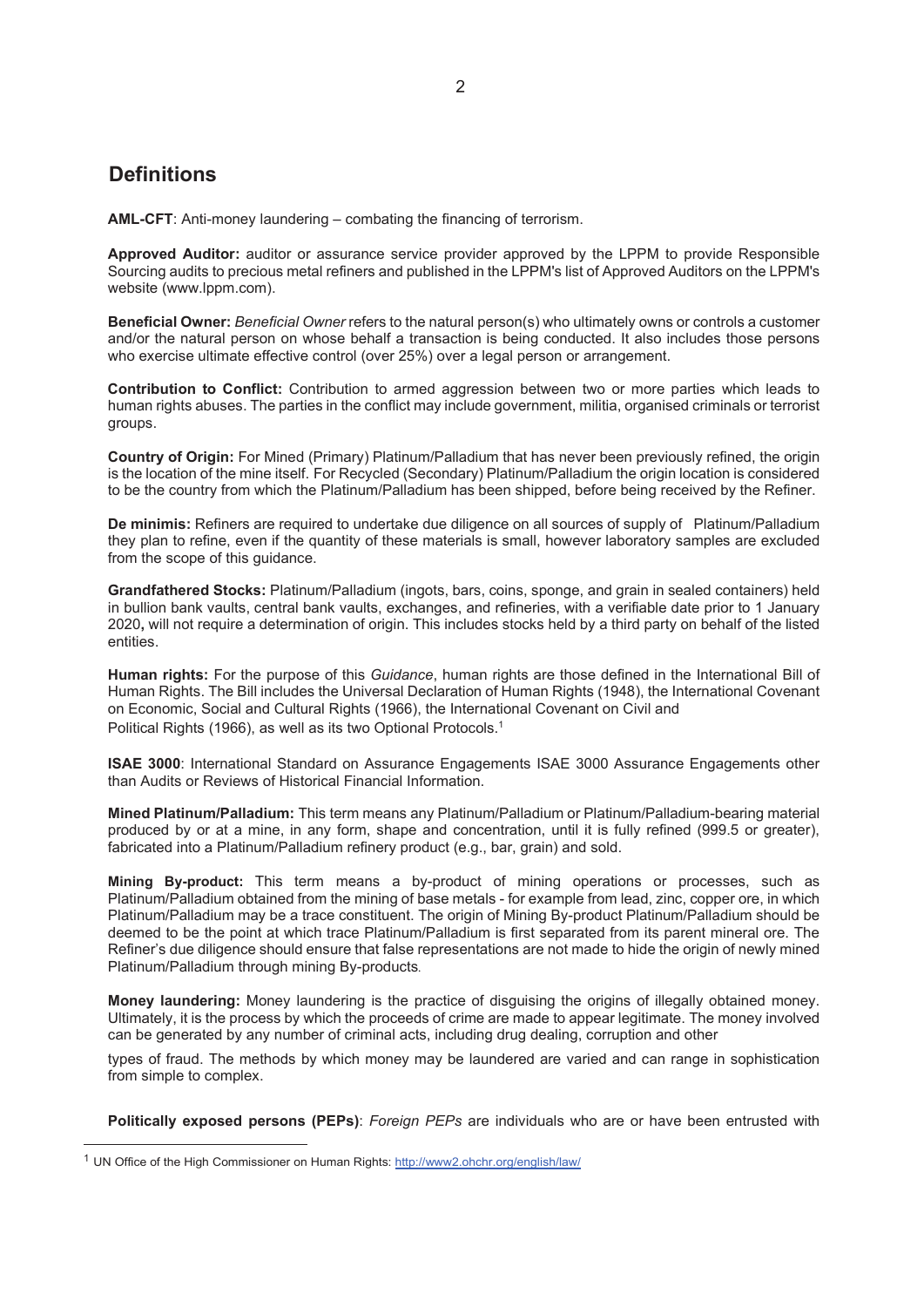prominent public functions by a foreign country, for example Heads of State or of government, senior politicians, senior government, judicial or military officials, senior executives of state-owned corporations, important political party officials. *Domestic PEPs* are individuals who are or have been entrusted domestically with prominent public functions, for example Heads of State or of government, senior politicians, senior government, judicial or military officials, senior executives of state-owned corporations, important political party officials. *Persons who are or have been entrusted with a prominent function by an international organisation* refers to members of senior management, i.e., directors, deputy directors and members of the board or equivalent functions. The definition of PEPs is not intended to cover middle- ranking or more junior individuals in the foregoing categories.

Recycled Platinum/Palladium: Platinum/Palladium that has been previously refined. This term traditionally encompasses anything that is Platinum/Palladium-bearing and has not come directly from a mine in its first Platinum/Palladium life cycle. In practical terms, recyclable material includes end-user, post- consumer products, scrap and waste metals, and materials arising during refining and product manufacturing, and investment Platinum/Palladium and Platinum/Palladium-bearing products. This category may also include fully refined Platinum/Palladium that has been fabricated into grain, bars, medallions, and coins that have previously been sold by a refinery to a manufacturer, bank, or consumer market, and that may thereafter need to be returned to a refinery to reclaim their financial value, including grandfathered stocks.

Platinum/Palladium-supplying counterparty: A Platinum/Palladium supplier that is directly engaged with a Platinum/Palladium refinery.

Sponge: A powdered form of a platinum group metal (PGM). Sponge is the form normally required for the manufacture of many PGM-based chemical and catalysts.

Supplier: This term refers to any individual or organisation who is considered to be a participant in the supply chain for the supply of Platinum/Palladium and Platinum/Palladium-bearing materials.

Terrorist financing: Terrorist financing includes the financing of terrorist acts, of terrorists and of terrorist organisations.

Verifiable Date: A date which can be verified through inspection of physical date stamps on products and/or inventory lists. The requirements applicable to Refiner's Grandfathered Stocks with a subsequent date, or without a verifiable date, are the same as for other Platinum/Palladium-bearing material; that is, a Refiner must provide the same level of source/mine documentation.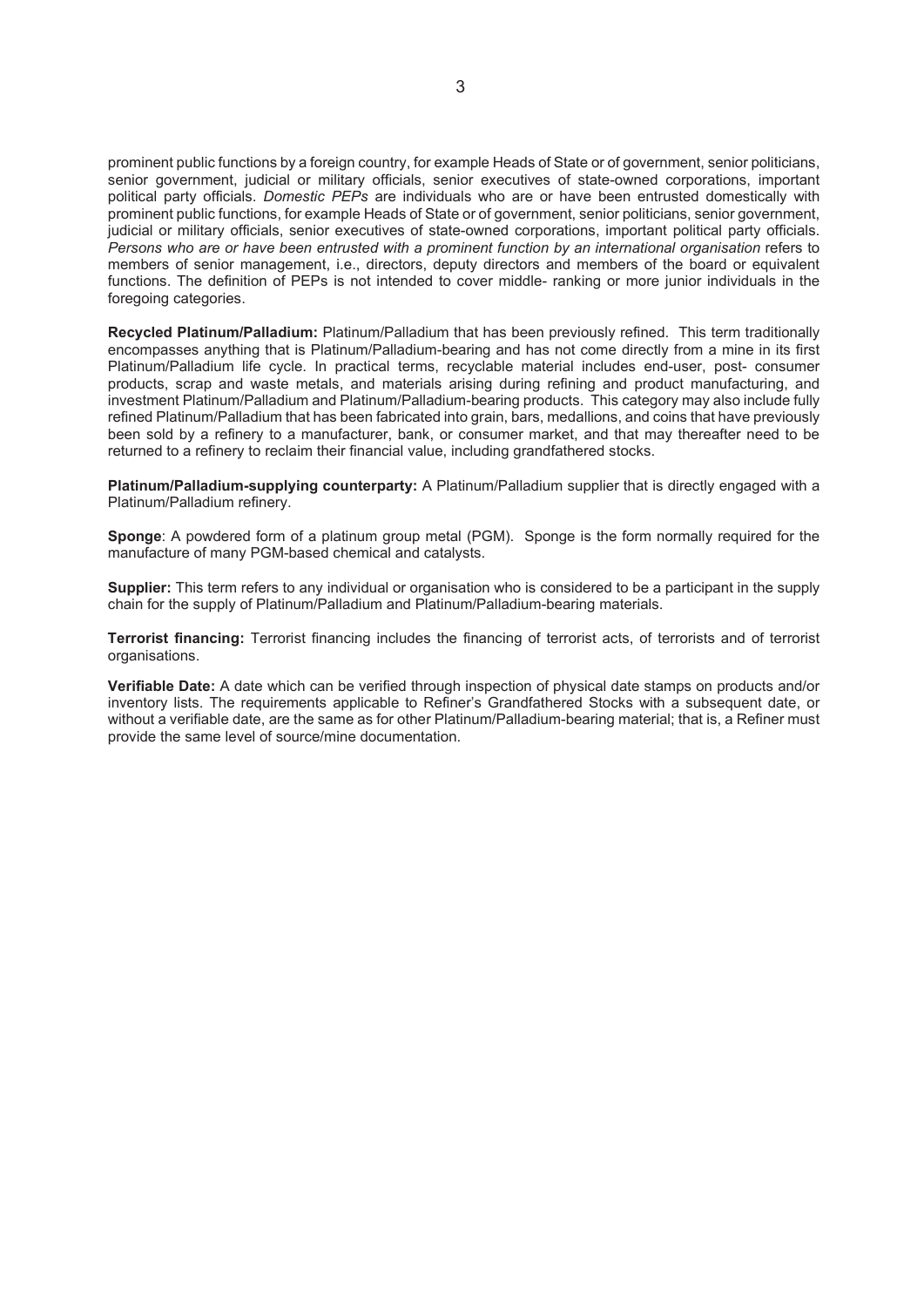# Step 1 – Establish strong company management systems

#### 1. Adopt a company policy regarding due diligence for supply chains of Platinum/Palladium.

Refiners should adopt a Platinum/Palladium supply chain policy which is consistent with the Model Policy set forth in Annex II of the OECD Due Diligence Guidance for Responsible Supply Chains of Minerals from Conflict-Affected and High-Risk Areas.

Refiners are required to undertake due diligence on all material supplied to them, regardless of Platinum/Palladium content (%) or quantity (ozt).

The policy should cover at least the following topics:

- Scope:
- x Organisation and responsibilities;
- Identification and assessment of risks, including all risks described in Annex II of the OECD Guidance;
- Criteria for high-risk Platinum/Palladium supply chain that meet, at a minimum, the requirements under Step 2.2 of this *Guidance*.
- Detailed and meaningful supply chain & KYC due diligence processes that meet, at a minimum, the requirements under Step 2.2 of this *Guidance*;
- x Monitoring of transactions that meet, at a minimum, the requirements of Step 2.2 of this *Guidance*;
- Maintaining records of due diligence documents and supply chain traceability system;
- Employee training.

#### 2. Set up an internal management structure to support supply chain due diligence

Refiners' internal management system should collect and maintain documentation regarding the sources of Mined Platinum/Palladium, Recycled Platinum/Palladium, or any other feedstock, in order to ensure that they have not financed conflict, have not participated in abuse of human rights or money laundering, nor financed terrorism at any point in the supply chain. The general outline of a best practice for such a structure is as follows:

- Assign authority and responsibility to Senior Management with the necessary competence, knowledge, and experience to oversee the supply chain due diligence process;
- Ensure availability of resources necessary to support the operation and monitoring of these processes;
- Put in place an organisational structure and communication processes that will ensure critical information, including the company policy, reaches relevant employees and Platinum/Palladium-supplying counterparties;
- Ensure internal accountability with respect to the implementation of the supply chain due diligence process.
- Senior managers should review the effectiveness and performance of their supply chain due diligence procedures regularly and document the results of these reviews.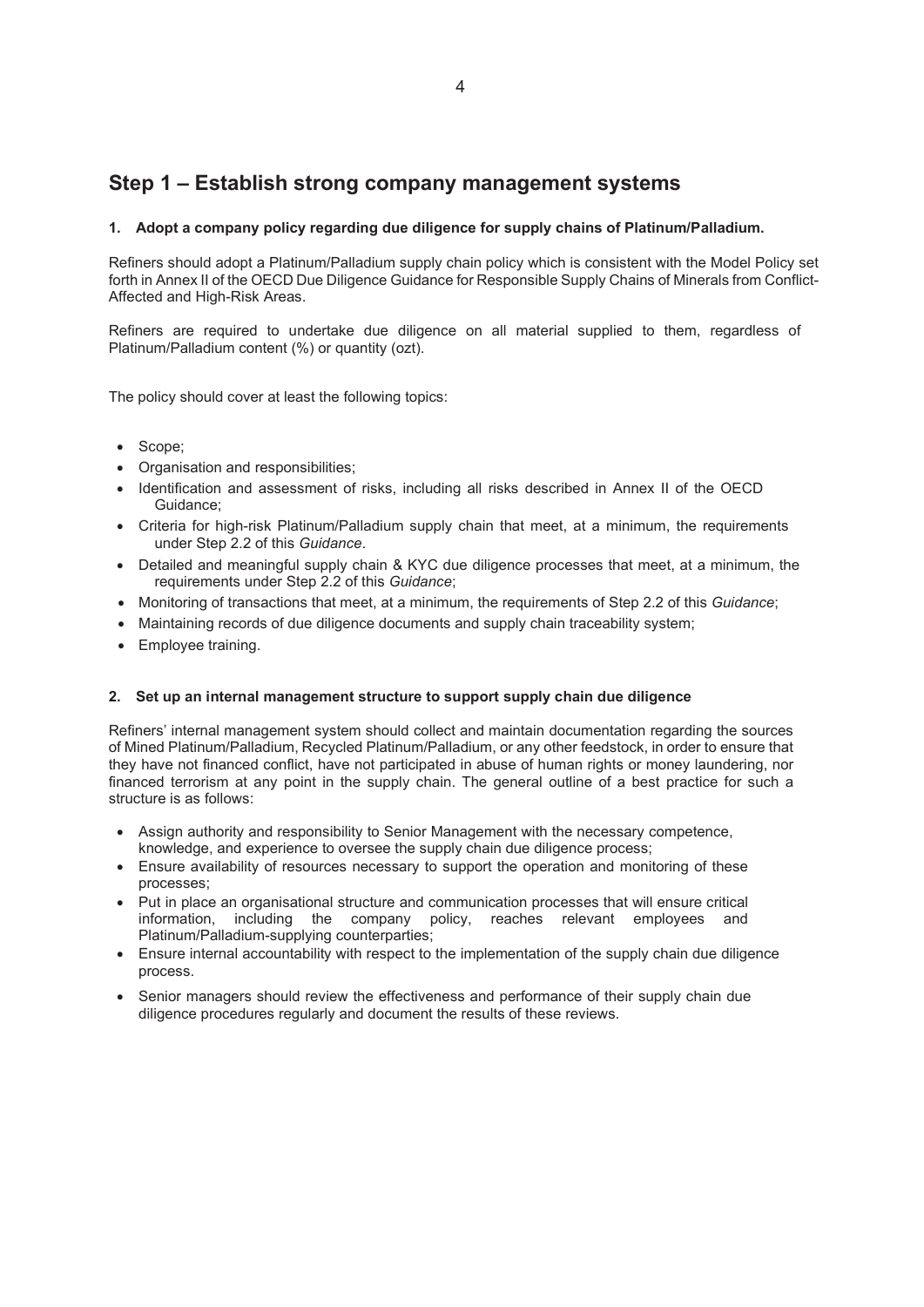#### 3. Establish a strong internal system of due diligence, controls, and transparency over Platinum/Palladium supply chains, including traceability and identification of other supply chain actors

#### *Supply chain traceability system*

Refiners will establish a supply chain traceability system that collects and maintains supply chain information for each lot refined, including assigning a unique reference number to each input and output in a manner that tampering, or removal will be evident. Such information should include:

- Type of Platinum/Palladium received (Mined or Recycled);
- Weight and assay (declared and processed);
- Reference to the Platinum/Palladium supplying counterparty due diligence file;
- Date of arrival at the refinery and date of finalisation of the refining process.

#### *Maintaining records*

Refiners should maintain adequate records of the supply chain documentation, as requested in Step 2, section 2 (assess risks in light of the standards of their supply chain due diligence system) in order to demonstrate that appropriate and ongoing due diligence has been followed. These records are required to be maintained for at least five years following the end of the Refiner's fiscal year.

#### *Training*

Refiners should develop an ongoing Platinum/Palladium supply chain training program for all staff involved in the Platinum/Palladium supply chain.

#### *Compliance Officer*

Refiners should nominate a Compliance Officer who reports to Senior Management.

The Compliance Officer is responsible for all matters regarding the Platinum/Palladium supply chain. In particular, they review the Platinum/Palladium supply chain due diligence and assesses if the due diligence is adequate and requests additional documentation or information if necessary. They ensure that appropriate measures are executed in case of high-risk supply chains or transactions. They are also responsible for the training of the employees with respect to the responsible supply chain, to prepare and update the Platinum/Palladium supply chain policy, and to give proper information to the Senior Management for them to perform their duties.

#### *Payment through official banking channel*

Any cash transaction to which the Refiner is party should be clearly motivated, supported by verifiable information and approved by Senior Management. Refiners should show on-going commitment to a process of moving away from the use of cash payments to suppliers and towards payments for Platinum/Palladium through official banking channels or the crediting of metal through LPPM Good Delivery refiners.

#### *Cooperation with government authorities*

Refiners must cooperate fully and transparently with government authorities and provide full access to records and information as appropriate.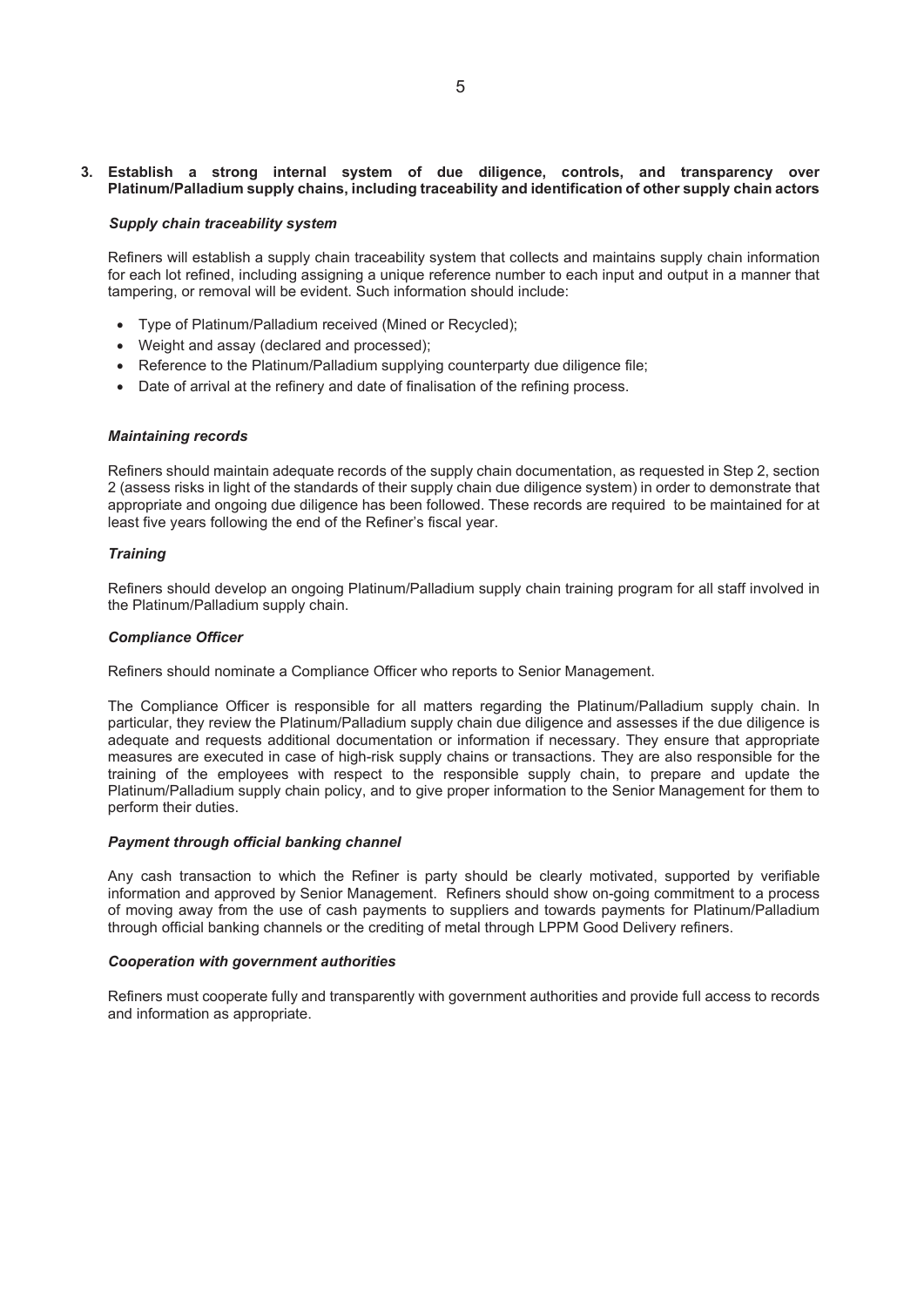#### 4. Strengthen company engagement with Platinum/Palladium-supplying counterparties and, where possible, assist Platinum/Palladium-supplying counterparties in building due diligence capacities

Refiners are encouraged to build long-term relationships based on trust and mutual recognition with their suppliers.

Refiners are required to ensure that their Platinum/Palladium-supplying counterparties commit to, and acknowledge in writing the compliance with, a supply chain policy consistent with Annex II of the OECD Due Diligence Guidance Model Policy for Responsible Supply Chains of Minerals from Conflict-Affected and High-Risk Areas for all interactions with the Refiners.

Where appropriate, Refiners should define a process to promote responsible sourcing practices throughout the supply chain and assist Platinum/Palladium supplying counterparties or prospects in improving their responsible supply chain practices. For example, Refiners can communicate their expectation and provide guidance or share practices during on-site visits to help counterparties improve their practices.

#### 5. Establish a company-wide communication mechanism to promote broad employee participation and risk identification to management

Refiners should develop a mechanism allowing any employee or external stakeholder to anonymously voice concerns over the Platinum/Palladium supply chain or any newly identified risk.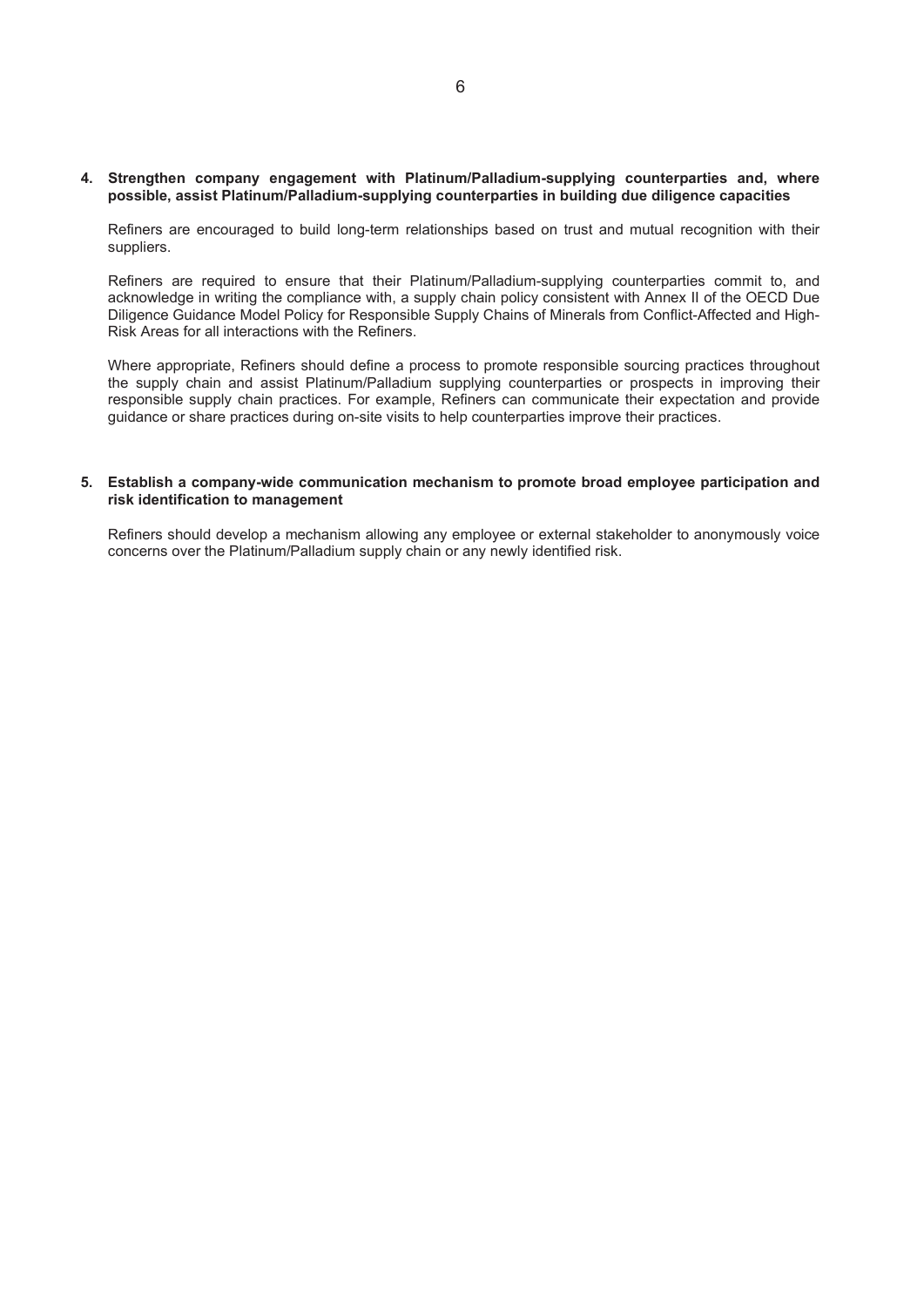# STEP 2 - Identify and assess risk in the supply chain

#### 1. Identify risks in the Platinum/Palladium supply chain

For both Mined and Recycled Platinum/Palladium, Refiners should identify in accordance with Annex II of the OECD Due Diligence Guidance for Responsible Supply Chains of Minerals from Conflict- Affected and High-Risk Areas, the following risks associated with the supply chain from the point of origin to the Refinery regarding:

- Systematic or widespread human rights abuses associated with the extraction, transport, or trade of Platinum/Palladium, including worst forms of child labour, any forms of torture, inhuman and degrading treatments, widespread sexual violence, or other gross human rights violation forced or compulsory labour, war crimes, crimes against humanity or genocide;
- Direct or indirect support to illegitimate non-state armed groups, public or private security forces which illegally control mines sites, traders, other intermediaries, transport routes through the supply chains or illegally tax or extort money or minerals through the supply chains ("illegitimate non-state armed groups, public or private security forces")<sup>2</sup>;
- Bribery and fraudulent misrepresentation of the origin of Platinum/Palladium;
- Non-compliance with taxes, fees, and royalties due to Governments related to mineral extraction, trade and export from conflict affected and high-risk areas;
- Money laundering or terrorism financing;
- Contribution to conflict.

#### 2. Assess risks in light of the standards of their supply chain due diligence system

#### *Supply chain due diligence*

In order to map the supply chain and assess the risks effectively, Refiners should perform supply chain due diligence following a risk-based approach before entering into business relationship with any Platinum/Palladium- supplying counterparty. The assessment of risk in a supply chain begins with the origin of Platinum/Palladium (including recycled Platinum/Palladium). This means that due diligence should be undertaken throughout the supply chain, beyond the direct supplier wherever necessary.

As a minimum supply chain due diligence measures will comprise the following:

- Identifying the Platinum/Palladium-supplying counterparty and verifying its identity using reliable, independent source documents, data or information;
- Identifying the beneficial owner(s) of the Platinum/Palladium-supplying counterparty;
- Checking that the Platinum/Palladium-supplying counterparty and their beneficial owners<sup>3</sup> are not named on any government lists for wanted money launderers, known fraudsters or terrorists;
- Obtaining business and financial details with regard to the Platinum/Palladium-supplying counterparty and information on the purpose and intended nature of the business relationship;
- For Mined Platinum/Palladium from Large/Medium Scale Mining:
	- $\circ$  Identifying the origin of the Platinum/Palladium based on reasonable and good faith efforts;
	- o Obtaining mining license for mining operations located in conflict affected or human right abuse high risk areas, if applicable;
	- o Obtaining import/export Platinum/Palladium license for Platinum/Palladium supplying counterparty located in conflict affected or human right abuse high risk areas, if applicable;
	- o Collecting and assessing mining practice;
	- o Obtaining data on mining capacity, if available.

<sup>2</sup> UN Office of the High Commissioner on Human Rights: http://www2.ohchr.org/english/law/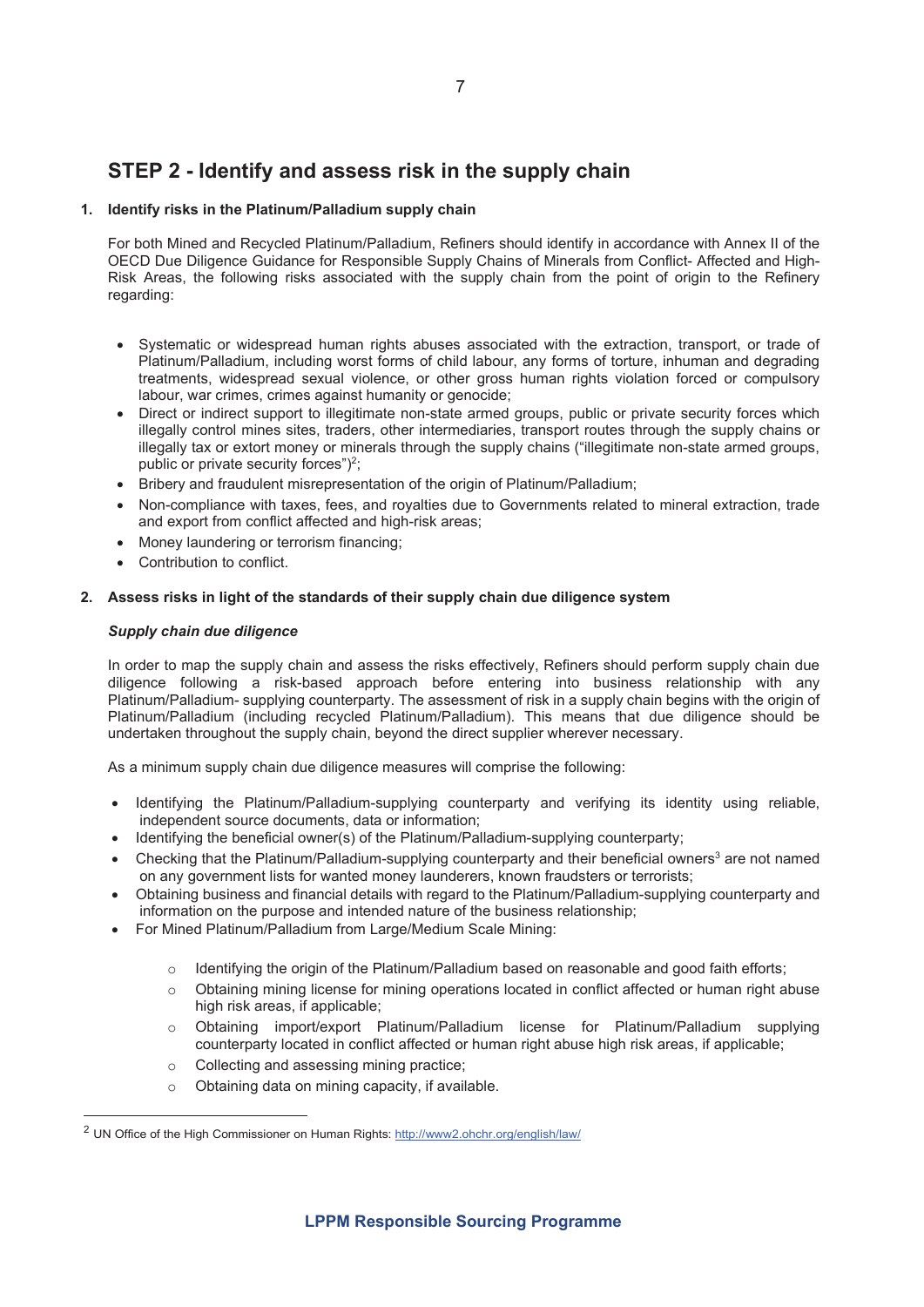- For Recycled Platinum/Palladium, collecting and assessing the Recycled Platinum/Palladium-supplying counterparty's AML-CFT policy and practices, if applicable.
- Conducting ongoing due diligence on the Platinum/Palladium supply chain.

Refiners should apply each of the supply chain due diligence measures described above but may determine the extent of such measures on a risk-sensitivity basis depending on the type of company, business relationship, transaction type, location of the company or transit zone. For higher-risk categories, an enhanced due diligence should be performed, and the following additional steps are required:

- On-site investigation/visit (mining sites for Mined Platinum/Palladium and Platinum/Palladium supplying counterparty office for Recycled Platinum/Palladium) for high-risk supply, aimed at substantiating the documentary supply chain due diligence findings, which should be conducted within the first year of the business relationship;
- For Mined Platinum/Palladium: The verification of the identity using reliable, independent source documents, data or information and the checking of government watch list information should be done for each company involved in the chain located in conflict affected or human right abuse high risk areas from the mine to the refinery (including Platinum/Palladium producers, intermediaries, Platinum/Palladium traders and exporters, and transporters);
- For Recycled Platinum/Palladium: The verification of the identity using reliable, independent source documents, data or information and the checking of government watch list information should be done for each company involved in the chain located in conflict affected or human right abuse high risk areas from the Platinum/Palladium-supplying counterparty to the refinery (including transporters).

#### *High Risk Supply Chains*

Refiners should determine their own criteria for high-risk supply chain. However, the following minimum criteria shall be considered high-risk and trigger enhanced due diligence:

- The Mined Platinum/Palladium or Recycled Platinum/Palladium originates from, has transited or has been transported via a conflict-affected or human rights abuse high-risk area;
- The Mined Platinum/Palladium is claimed to be originated from a country that has limited known reserves, likely resources or expected production levels of Platinum/Palladium;
- x The Recycled Platinum/Palladium comes from a country where Platinum/Palladium from conflict- affected and human rights abuse high-risk areas are known, or reasonably suspected, to transit;
- Platinum/Palladium-supplying counterparty or other known upstream companies are located in a country representing high-risk for money laundering;
- Platinum/Palladium-supplying counterparty or other known upstream companies or their beneficial owners with significant influence over the Platinum/Palladium-supplying counterparty are politically exposed person;
- Platinum/Palladium-supplying counterparty or other known upstream companies are active in a higher-risk business activity such as arms, gaming and casino industry, antiques and art, sects and their leaders.

The refiners should revisit the due diligence performed within a reasonable timeframe, which should be defined in the internal procedure for low and high-risk supply chain.

Following a change of risk level to high risk, refiners must perform the enhanced due diligence steps within a reasonable timeframe, and apply, if required, step 3 "design and implement a management strategy to respond to identified risks".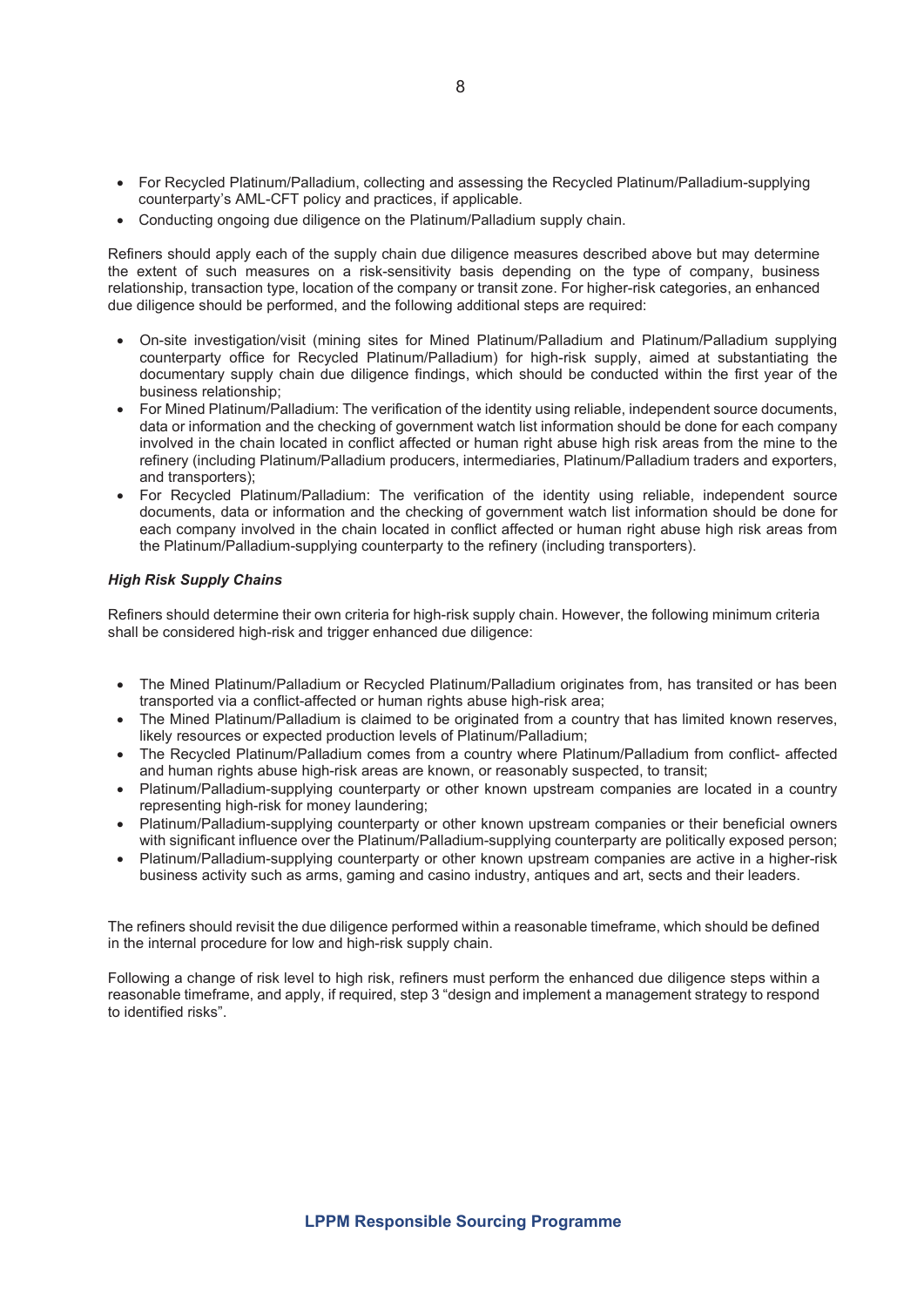#### *Monitoring of transactions*

The Refinery should conduct appropriate scrutiny and monitoring of transactions undertaken through the course of the relationship to ensure that the transactions are consistent with the Refiner's knowledge of the supply chain and risk profile. Monitoring of transactions should be undertaken by applying a risk-based approach.

In this context, the Refinery should receive and document the following information for each lot received:

- For Mined Platinum/Palladium:
	-
	- o Estimated weights and assay results (from counterparty);<br>
	o Shipping/transportation documents (waybill/airway bill, pro Shipping/transportation documents (waybill/airway bill, pro-forma invoice, if applicable);
	- o Export and import form for high-risk transaction, if applicable.
- For Recycled Platinum/Palladium:
	-
	- Estimated weight (from counterparty);<br>○ Shipping/transportation documents (w<br>○ Export and import form for high-risk tra Shipping/transportation documents (waybill/airway bill, pro-forma invoice, if applicable);
	- Export and import form for high-risk transaction, if applicable.

Refiners will verify that the documents and materials are consistent with each other and with its knowledge of the supply chain based on the due diligence performed. Refiners need to verify that the shipment received is in conformance with the shipping/transportation documents. The background of transactions which are not consistent or are in any way suspicious should be examined and the findings established in writing and reported to the Compliance Officer. The Platinum/Palladium must be physically segregated and secured as required in Step 3 of this *Guidance* until the inconsistences are resolved. These findings will be reported to the appropriate authorities as applicable.

#### *Recognition of other certifications to demonstrate compliance with the due diligence requirements*

The following certificates may be used by the Refiner to assist in demonstrating compliance with the requirements described in Step 2, Section 2 of this *Guidance*:

• Mined and/or Recycled Platinum/Palladium bearing material for which a Responsible Jewellery Council (RJC) Chain of Custody Transfer Document has been issued by a RJC certified Entity; or Mined Platinum/palladium bearing material where a Management Statement of Conformance document is issued which accompanies the Platinum/Palladium shipments over a period of time.

#### 3. Report risk assessment to designated Senior Management

Senior Management retains the ultimate control and responsibility for the Platinum/Palladium supply chain. Senior Management will carefully select and supervise the Compliance Officer and give them the necessary means to perform their duty.

Senior Management should approve each new supply chain assessed as high risk and should revisit each year the decision whether to continue with these business relationships or not.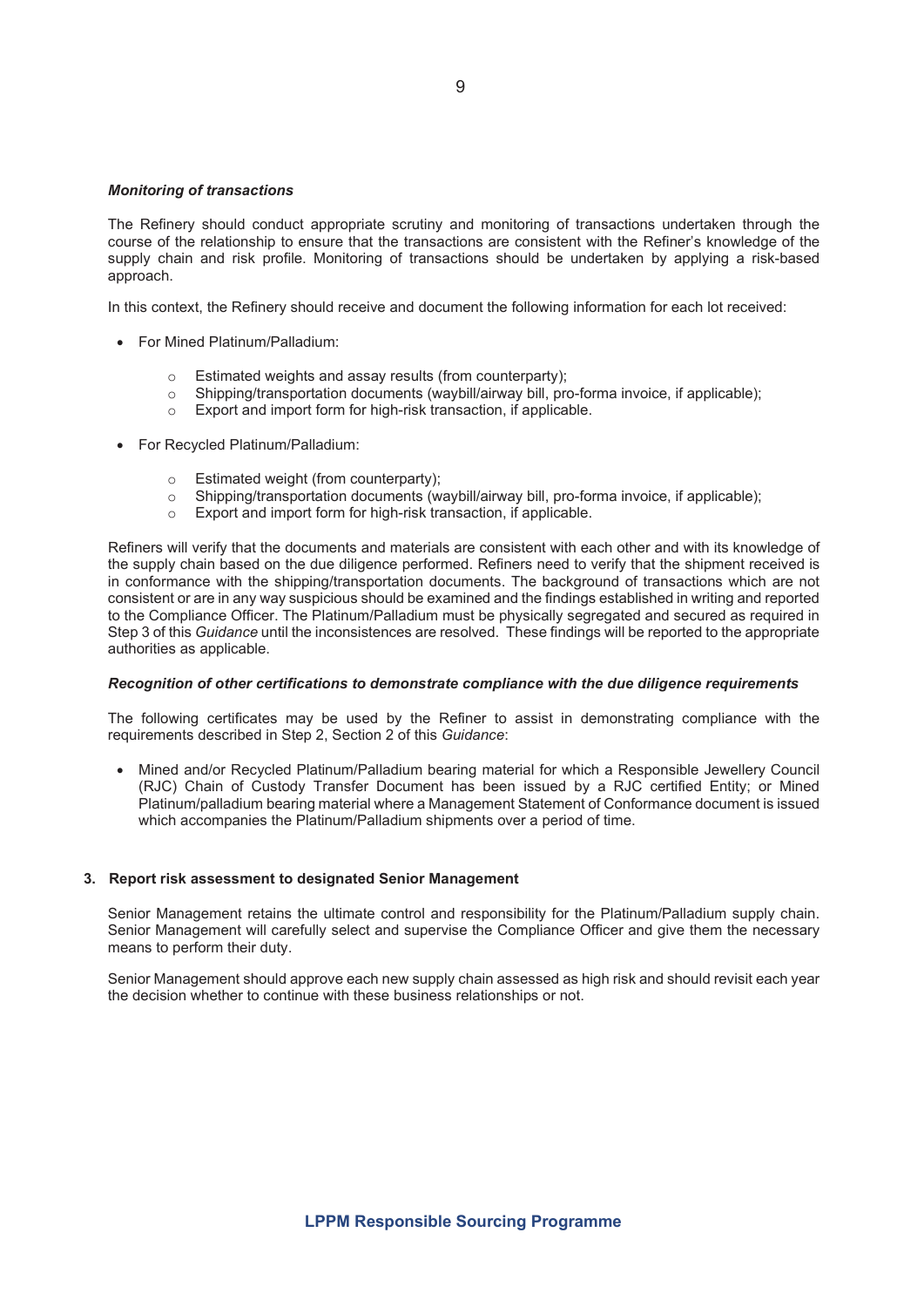## STEP 3 - Design and implement a management strategy to respond to identified risks

The objective of this section is to evaluate and respond to identified risks in order to prevent or mitigate adverse impacts. Where appropriate, Refiners should seek to enhance supplier engagement and their own systems of information collection and transparency.

#### 1. Report findings to designated Senior Management

Where appropriate, information gathered, and actual and potential risks identified in the supply chain risk assessment will be communicated to Senior Management.

#### 2. Devise a strategy for risk management of an identified risk by either (i) mitigation of the risk while continuing trade, (ii) mitigation of the risk while suspending trade or (iii) disengagement from the risk

If the result of the Platinum/Palladium supply chain due diligence concludes that there is money laundering, terrorist financing, serious human rights abuse, direct or indirect support to illegitimate non-state armed -group, or fraudulent misrepresentation of the origin of minerals or if the possibility of the same is deemed too high, the Refiner should stop immediately to refine Platinum/Palladium from this provenance and report it to the appropriate authorities if applicable. However, in case of indirect support to non-state armed group carried out by extortion of good faith miners or other supply chain actors, the Refiners can continue to refine Platinum/Palladium coming from this source provided that it adopts an improvement strategy.

Where the result of the due diligence is not fully satisfactory or when the result of the due diligence concludes that there is direct or indirect support to illegitimate public or private security forces, bribery, non- fraudulent misrepresentation of the origin of minerals or non-compliance of taxes fees and royalties due to government, but the assessed company in the supply chain is using reasonable and good faith effort, Refiners can continue to refine Platinum/Palladium coming from this source provided that it adopts an improvement strategy, devised with input and engagement from the supplier, which clearly defines performance objectives within a reasonable timeframe.

#### 3. When a management strategy of risk mitigation is undertaken, it should include measurable steps to be taken and achieved, monitoring of performance, periodic reassessment of risk and regular reporting to designated senior management

The principles of risk mitigation that underpin this section focus on good faith efforts to make meaningful improvements on the supply chain where Refiners do not terminate their relationship with suppliers. Auditors will be required to review methods of mitigation of the risk for situations in which a Refiner continues to trade and / or mitigation of the risk while suspending trade, and Refiners will be required to submit systems to scrutiny even in circumstances where the Refiner maintains that they have not been necessary, during the audit period. For the avoidance of doubt, "de-risking" or the refusal to countenance a business relationship with customers that demonstrate identifiable risk, is not a reason for a Refiner being unable to demonstrate an auditable, effective risk-mitigation strategy.

The improvement strategy described in section 2 above shall state clear performance objectives, including qualitative and/or quantitative indicators in order to measure improvement. Significant and measurable improvement towards eliminating the risk within six months from the adoption of the risk management plan must be identified. Additional measures will then be defined in a revised improvement strategy, based on the progress achieved within the first six months. If no such measurable improvement can be demonstrated within the six-month period, Refiners shall suspend the relationship until the supplier has responded to the improvement plan.

Risk mitigation plans and their effectiveness are subject to on-going monitoring with regular reports made to senior management. Refiners shall consider suspending or discontinuing engagement with a supplier after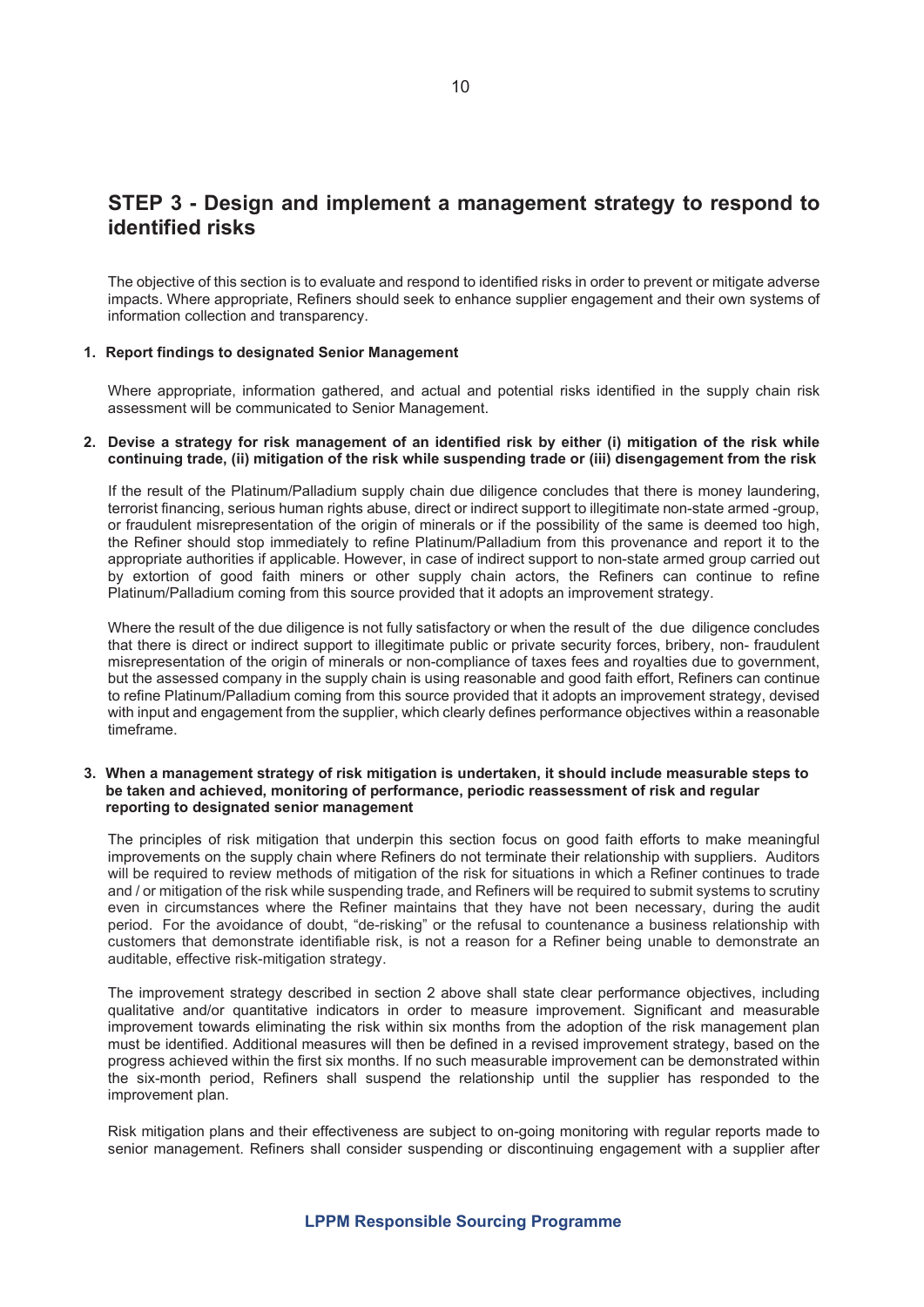failed attempts at mitigation within six months from the adoption of the risk management plan.

Where appropriate, Refiners will consult and or monitor progress with stakeholders on the risk mitigation plan and make use of leverage over the actors across the supply chains who could contribute to risk mitigation.

Where appropriate Refiners will cooperate and/or consult relevant stakeholders (such as local or central authorities, upstream companies, international or civil society organisations and affected third parties). Refiners may also benefit from the creation or support of community-based monitoring networks to facilitate monitoring of risk mitigation measures.

On the deadline, an assessment will be performed in order to determine if the measures have been properly undertaken. Senior Management shall be informed of the results and decide as to whether to continue dealing, disengage or suspend the supply chain in question. The decision-making process will be documented.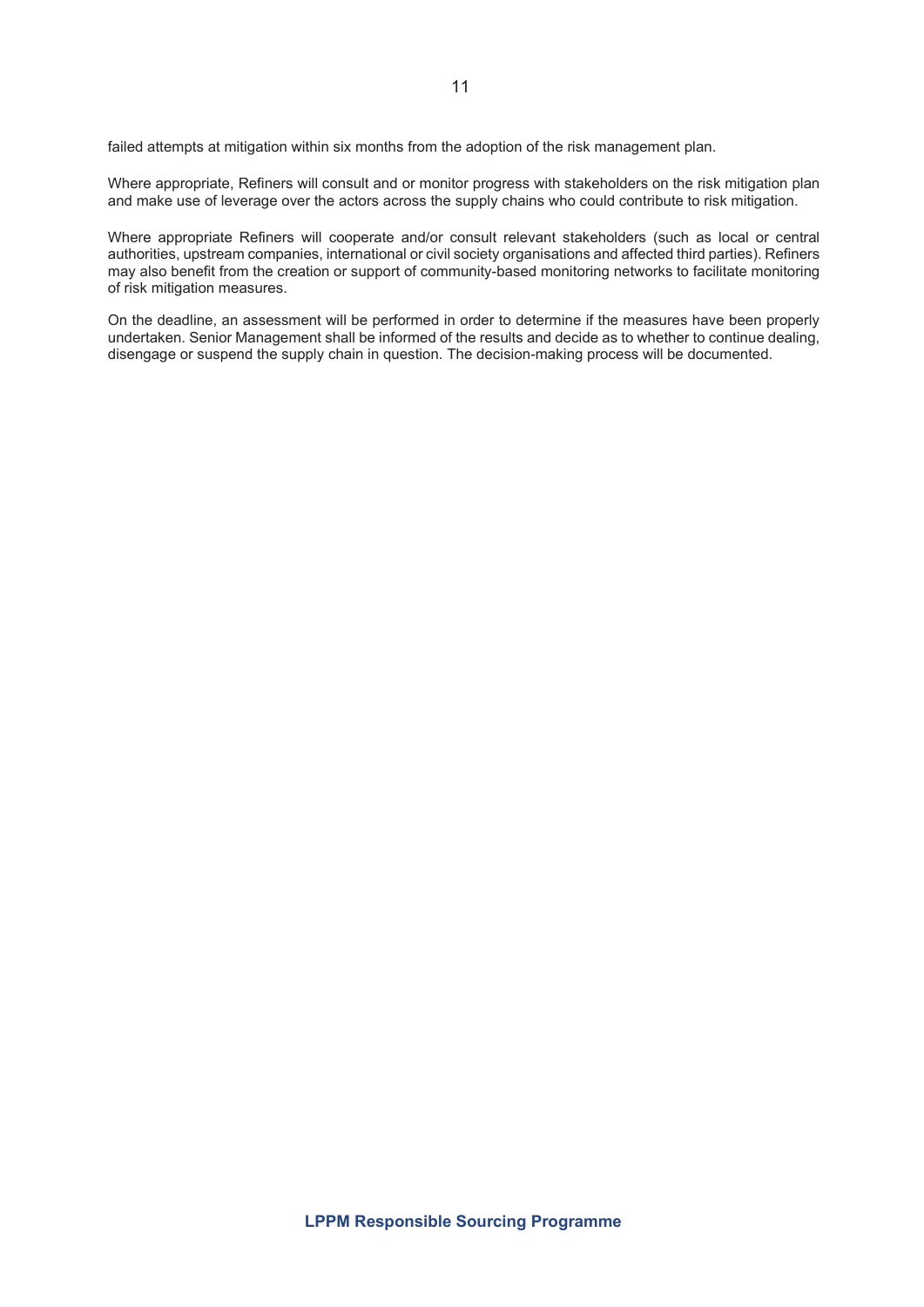# STEP 4 - Arrange for an independent third-party audit of the supply chain due diligence

It is expected that if a refiner's activities extend beyond a single metal covered by a *Guidance* document (Platinum/Palladium) that only one audit is performed. The scope of activities audited will be agreed in advance, by the refiner and auditor, and should cover all applicable metal supply chains (Platinum/Palladium) and associated due diligence activities.

#### *Auditor Requirements*

Refiners must have their Platinum/Palladium supply chain management systems and practices audited by independent and competent third parties drawn from the list of Approved Auditors, which can be viewed on the LPPM website (www.lppm.com).

#### *Audit Standards*

The LPPM RSRC will approve the ISAE 3000 system only.

#### *Audit Procedures*

For assurance engagements, auditors should apply ISAE 3000 and refer to the *Third-Party Audit Guidance*, specifically those sections that provide further guidance on the application of ISAE 3000 Standard. Auditors will provide assurance on the Refiner's Compliance Report (refer to Step 5).

#### *Audit Report*

#### ISAE 3000 audit:

- Confirmation of the auditor's professional qualification:
- Confirmation of the auditor's independence;
- The audit standards applied;
- The auditor's assessment on the Refiner's compliance report;
- An annex listing the countries of origin for Platinum/Palladium (both Mined and Recycled) and the amount of precious metal content (Kgs) received from each country for the assessment period.

In addition, auditors should make recommendations to the Refiner to improve their Platinum/Palladium supply chain practice. Such recommendations may be done in a separate report.

Regardless of the third-party audit approach chosen, Refiners should also submit a corrective action plan when there is a Medium / High Risk / Zero Tolerance Non-Compliance and/or the Refiner fails to satisfy one or more of the requirements as set out in Steps 1 to 5 of the *Responsible Platinum/Palladium Guidance*. Such corrective action plan should be reported.

The Refiner's Corrective Action Plan should include (for each Medium / High Risk / Zero Tolerance noncompliance identified):

- $\bullet$  A description of the issue:
- x Reference to the relevant section in the *Responsible Platinum/Palladium Guidance*;
- Assigned risk rating of the non-compliance;
- Corrective actions to be taken for each non-compliance identified;
- The timeframe for completion of corrective actions for each non-compliance identified;
- The employee of the Refiner responsible for the implementation of each corrective action.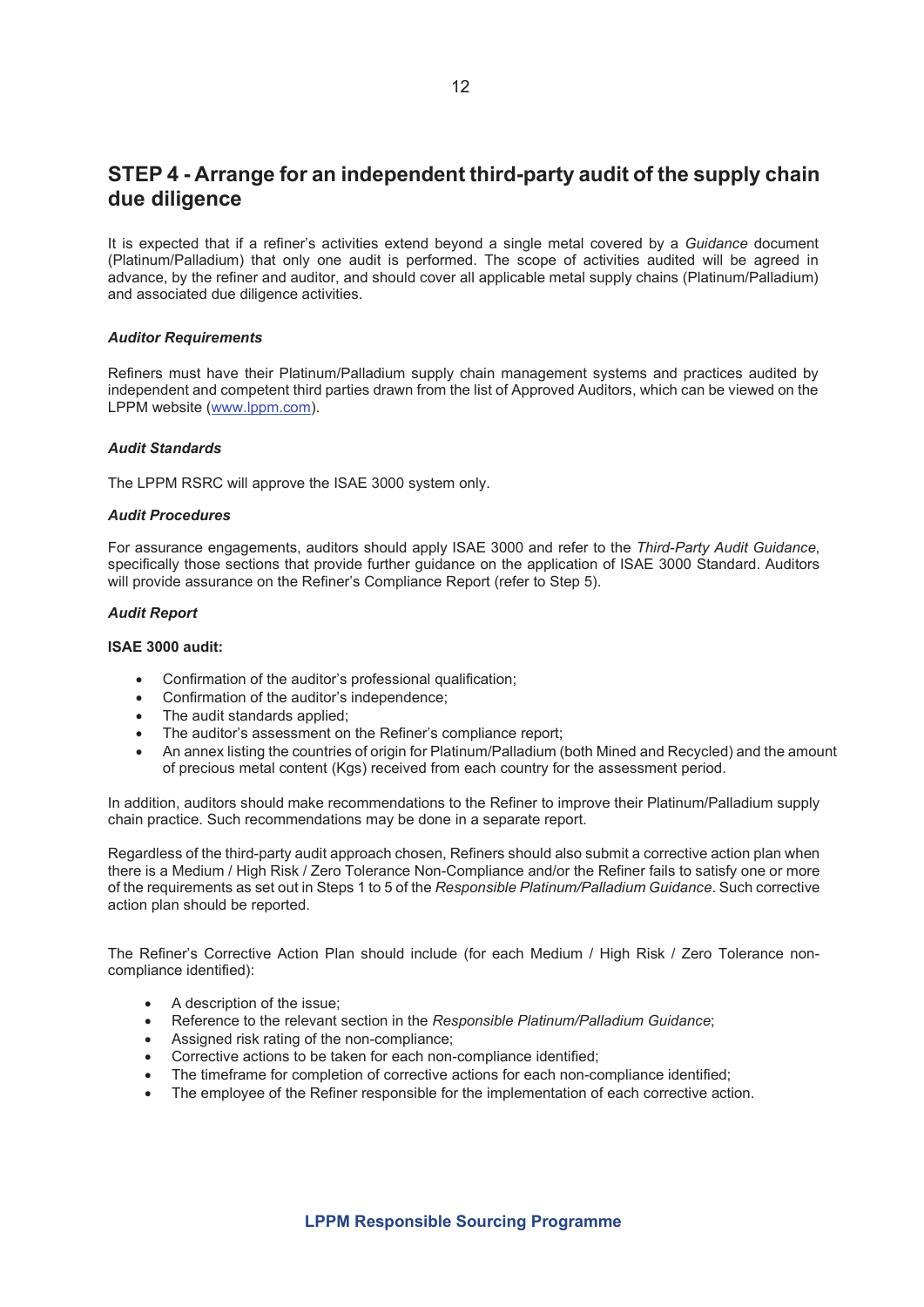Auditors should prepare a Management report, which includes at least:

- Reporting period;
- Audit scope:
- Audit standard and level of assurance:
- Description of audit team members:
- Qualification and independence of audit team members;
- Date of the audit:
- Number of person day audit;
- Summary of assurance procedures;
- Assurance observations, findings, and recommendations for improvement;
- Description of any deviation from conformance;
- Assurance conclusion.

#### *Audit Deliverables*

The Auditor is recommended to provide three deliverables to the Refiner at the conclusion of the assurance engagement:

- Independent Assurance Report
- Management Report
- Countries of Origin

Detailed requirements of the deliverables are shown in the LPPM Responsible Sourcing Guidance 3<sup>rd</sup> party Audit Guidance.

#### *Audit Period*

An audit of the Refiner's compliance with the *Responsible Platinum/Palladium Guidance* is required on a yearly basis, which will cover activities over a 12-month reporting period. A full audit (Reasonable Assurance/Full Assessment) will be carried out to ensure Refiners are meeting the requirements of the *Guidance*. After successfully passing a full audit without instances of non-compliance, Refiners may be subject to a lower level of audit or "audit review" (Limited Assurance/Assessment Review) for the next two years. A full audit will be required every three years; however, some Refiners may choose to conduct a full audit every year. The required audit frequency will increase if instances of non- compliance are identified or if there is a significant change of circumstance in the Refiner's supply chain, or in their circumstances e.g., change of ownership or credit rating.

#### *Submission of Audit Report.*

Copies of both full audit reports and review reports should be submitted via email or hard copy on an annual basis. Auditors and Refiners will be informed if hard copies are required.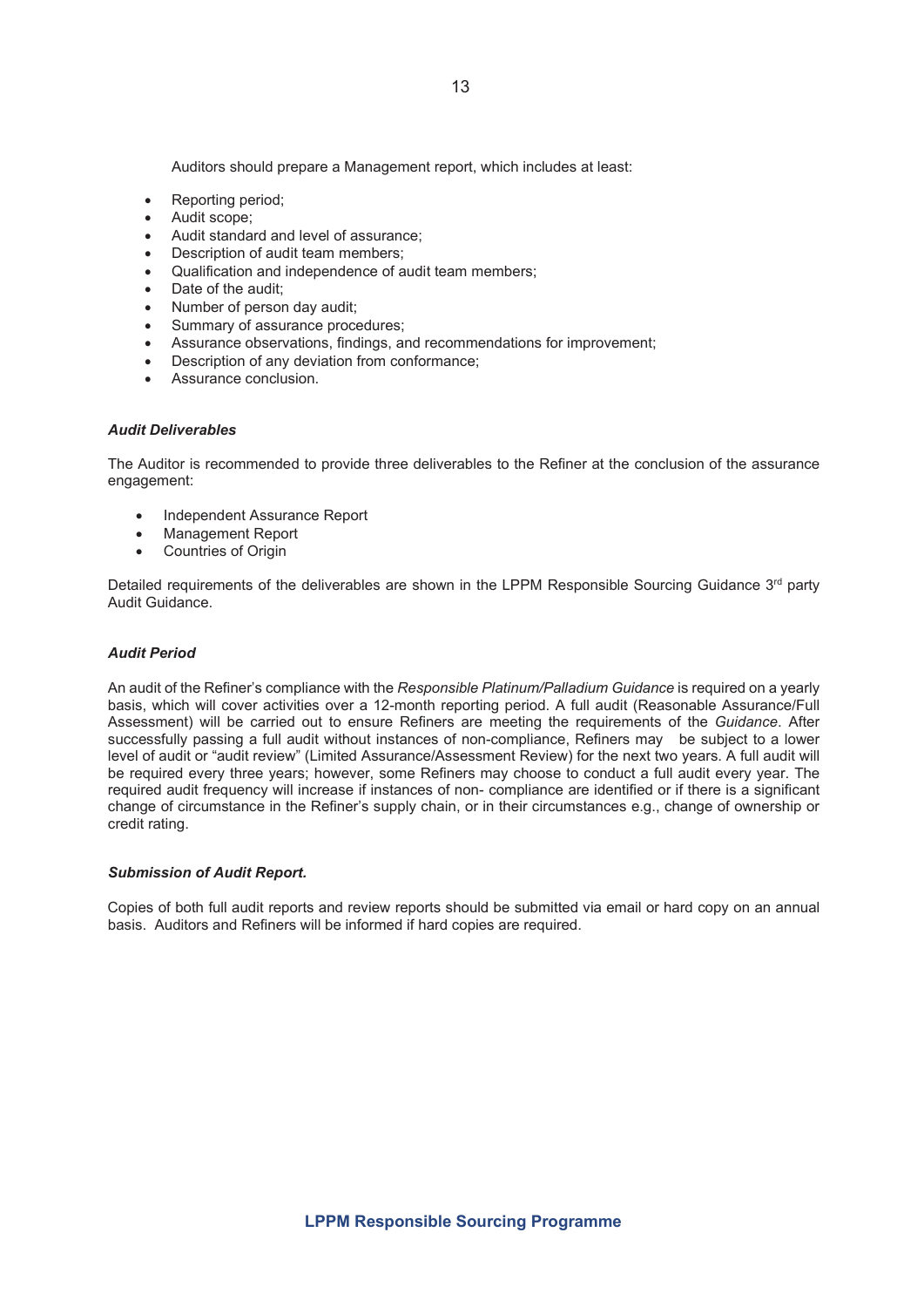# STEP 5 - Report on supply chain due diligence

Refiners must publicly report on their Platinum/Palladium supply chain due diligence policies and practices, with appropriate regard for security, proprietary information, and the legal rights of the other supply chain actors. Refiners must publicly report on their compliance with this *Guidance* on an annual basis, which will cover activities over a 12-month reporting period.

#### ISAE 3000

For assurance engagements, Refiners are required to compile a Refiner Compliance Report, including the following information:

- Name of refinery;
- Time period of compliance;
- Country of Origin for Mined and Recycled Platinum/Palladium;
- Summary of activities undertaken during the period to demonstrate compliance;
- **•** Refiner's level of compliance with each step of this *Guidance*;
- x Management conclusion statement on compliance with this *Guidance*.

Refiners should make available to the public their company policy regarding Platinum/Palladium supply chain, (which should be clearly displayed on their website) the Refiner's Compliance Report with these guidelines together with the audit Assurance Report. Refiners are not required to disclose publicly the Annex report disclosing the countries of origin of Platinum/Palladium.

#### Corrective Action Plan

Chosen Refiners should also submit a Corrective Action Plan to the relevant LPPM RSRC when there is a Medium / High-Risk / Zero Tolerance Non-Compliance and/or the Refiner fails to satisfy one or more of the requirements as set out in Steps 1 to 5 of this *Guidance*.

The Refiner's Corrective Action Plan should include (for each Medium / High-Risk / Zero Tolerance noncompliance identified):

- A description of the issue;
- Reference to the relevant section in this Guidance;
- Assigned risk rating of the non-compliance;
- Corrective actions to be taken for each non-compliance identified;
- The timeframe for completion of corrective actions for each non-compliance identified:
- The person responsible for the implementation of each corrective action.

At its discretion, the LPPM RSRC may require the Corrective Action Plan to be reviewed by the Auditor on the completion date before the next annual audit is due.

### Failure to Comply or Change in Circumstances.

The failure or refusal to follow this *Guidance* (including a refiner's ongoing obligations and public reporting requirements in respect of responsible sourcing) and/or a failure of refusal to arrange for and/or submit audit reports under Steps 4 and 5 above or any other event or change in circumstances occurs which may in LPPM's view adversely affect LPPM's reputation, integrity or operation (whether or not as a result of any act or omission of the refiner) may result in the following, exercisable at the LPPM's sole discretion:

- A refusal to allow an applicant to be added to the Good Delivery List or a Sponge Accreditation List.
- x Further or repeat audits under this *Guidance*, and/or the provision of information or further explanation from the refiner.
- Suspension from the Good Delivery List or Sponge Accreditation List(s), pending further investigations or enquiries by the LPPM.
- Removal from the Good Delivery List or Sponge Accreditation List(s).